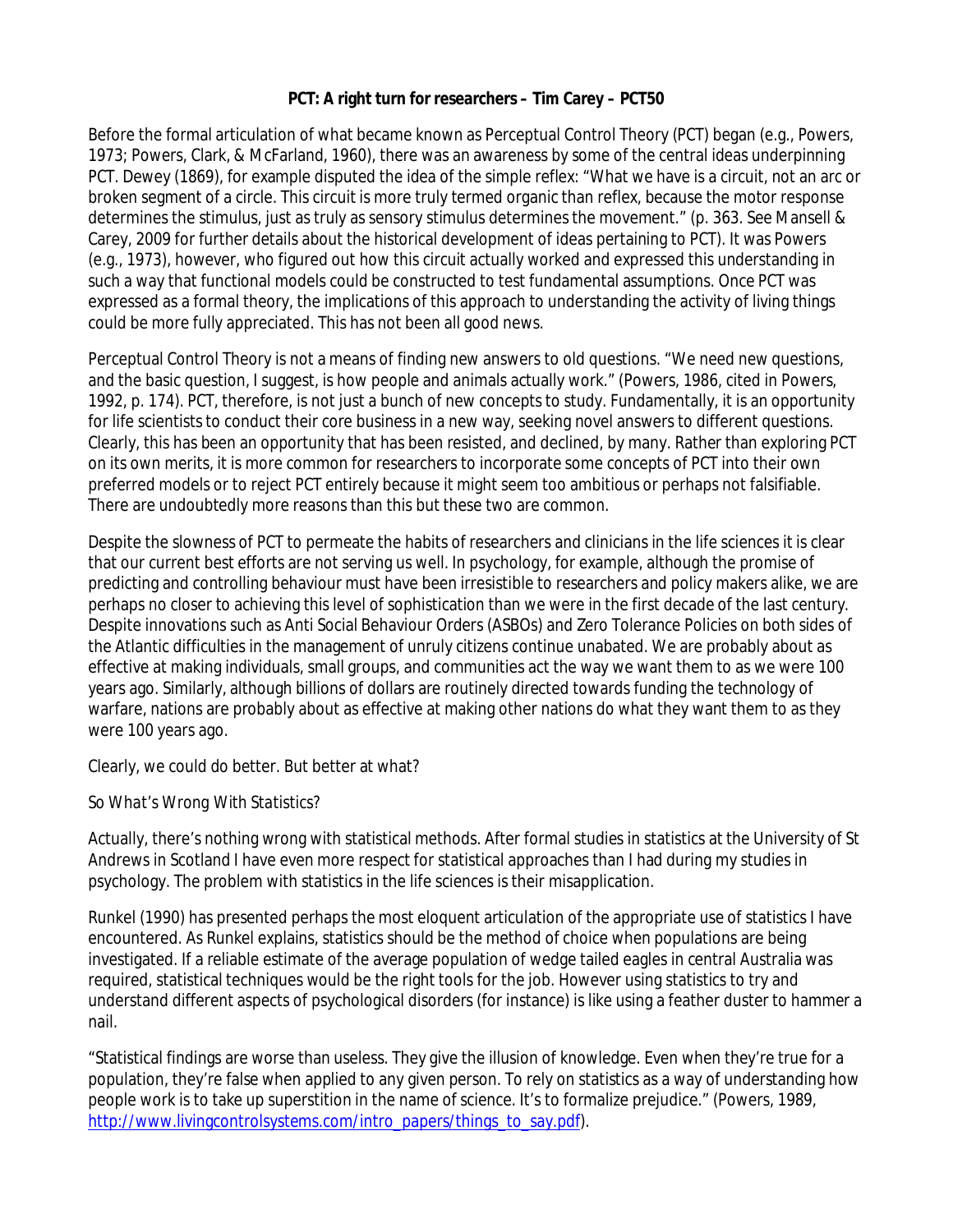Perhaps the fundamental problem with statistics is, as Powers (1989) indicates, their direction of inference. Blampied (1999, 2001), makes a strong argument for the more widespread use of single case designs primarily because of the direction of inference with statistics. Particularly with clinical psychology, what we most want to know about are individuals. When, however, we collect data on a sample and calculate averages or other values and conduct one or more statistical tests and report various significance levels, we are ultimately making statements about the population from which the sample was drawn. This is problematic for different reasons. Cohen (1994) is one of many authors who details the important problems with Null Hypothesis Significance Testing (which he is tempted to call Statistical Hypothesis Inference Testing, p. 997).

As has already been suggested, discovering characteristics of populations does not often help in understanding the functioning of individuals. Perhaps, more fundamentally, however, the very basis for many of the techniques and propositions in statistics relies on the principle of random sampling (or equal probability sampling). To be sure, there are different ways of constructing a random sample of individual members of a population but without a clearly defined population and an unambiguously specified random sampling strategy, any conclusions that are made are likely to be meaningless.

Random sampling is one of the lynchpins in both the development and application of statistics. Without a random sample, very little else matters. And random samples are almost never obtained in psychology. Even the gold standard randomised controlled trials (RCTs) are not immune to the perils of non-random sampling. Randomising participants to different treatment conditions may mean that you can rule out certain explanations for the results that were obtained but, unless the participants were drawn from the population of interest with equal probability, these results cannot be generalised to that population. Confidence intervals are fundamentally statements about some feature of the population of interest but unless the interval is derived from a random sample, this confidence is misplaced. Without the sample being randomly drawn you can have zero confidence in the amount of bias in the sample or even the nature of this bias.

The application of statistics encountered another problem in the transition from balls in urns to undergraduates in psychology courses. The problem has to do with agency. Red balls don't care that there are more blue balls in the urn than them (see http://iowahawk.typepad.com/iowahawk/2008/10/balls-andurns.html for a more detailed and humorous description of the balls and urn problem). The problem of agency is illustrated clearly in the rationale for the use of RCTs. Fundamentally, RCTs are used to answer questions about whether or not a particular treatment works (e.g., Christie & Fleicher, 2009) with the establishment of causality being central. While there may be some justification for this line of thinking with pharmacological treatments, the reasoning doesn't stand up when psychological treatments or educational programs are considered. As Pawson and Tilley (1997) point out it is not programs that work but people using the resources of the program who make things work. While the issue of agency has been generally neglected in psychological research using statistical methods, it is at the heart of PCT research.

# *So What's Wrong With PCT*

Various criticisms have been levelled at PCT since its inception, however, only two will be addressed here. These criticisms concern the scope of PCT and its falsifiability. Space and time do not permit the exploration of other criticisms but perhaps a brief consideration of these two criticisms will be instructive.

The first criticism suggests that it is far too ambitious to construct a theory that purports to address all human behaviour. Actually, the scope of PCT is even broader than that! PCT concerns the activity of all living things. Despite this broad claim of applicability, PCT is also very narrow. PCT, as its expanded name suggests, is a theory about control. It is not about all things, it is just about control. As it turns out, that's a pretty big "just" but from a research perspective it's important to be clear that doing PCT research means researching some aspect of the phenomenon of control.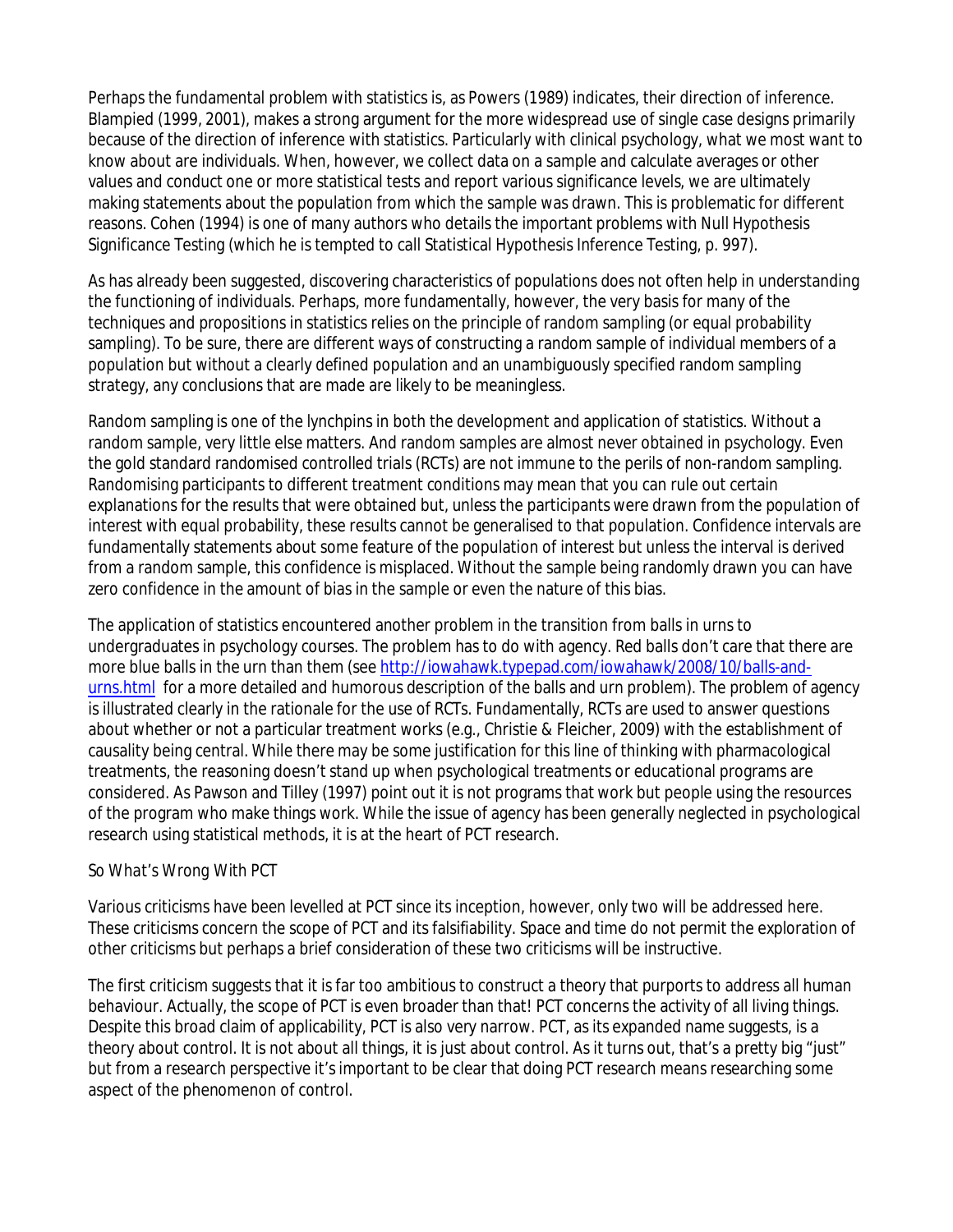It's interesting to me that a criticism about the scope of PCT would ever be raised when one considers the current status of psychological research. Current thinking in psychology is *exclusively* based on the linear notion of cause-effect, stimulus-response. The prevailing model of IV-DV research in psychology speaks directly to this line of reasoning. Curiously, very few people have ever thought to question whether or not the application of Stimulus-Response psychology to every aspect of human and animal endeavour might not be a little broad. To say that S-R psychology is ubiquitous is an understatement. Consider the following quote from Woodworth (1921, p. 68):

Whenever we have any human action before us for explanation, we have to ask what the stimulus is that arouses the individual to activity, and how he responds. Stimulus-response psychology is solid, and practical as well; for if it can establish the laws of reaction, so as to predict what response will be made to a given stimulus, and what stimulus can be depended on to arouse a desired response, it furnishes the 'knowledge that is power'. Perhaps no more suitable motto could be inscribed over the door of a psychological laboratory than these two words, 'Stimulus-Response'.

This attitude from the beginning of the twentieth century is still evident at the beginning of the twenty-first century. A newspaper headline in 2004 read: "The G8 summit agrees to embrace the US idea that democracy can be imposed on countries in the Middle East and Africa that have never known it through a judicious mixture of sticks and carrots." (Scotland on Sunday, The Agenda, 13 June 2004, p. 14). Current models of behaviour also speak directly to the S-R model (e.g., Shallice, 2006).

The criticism of the scope of PCT, therefore, may stem from a lack of understanding of the type of theory it is. PCT is, perhaps, a type of meta-theory at the same level of theorising as the currently prevailing S-R theory. It is not a theory of specifics such as the cognitive theory of depression (e.g. Beck, 2002), or attachment theory (e.g., Cassidy & Shaver, 1999), or self-efficacy theory (Bandura, 1986) although perhaps in time PCT will spawn specific explanations of different aspects of control in the same way that S-R theory has generated literally hundreds of different theories of behaviour.

The scope of PCT is also relevant to the criticism about falsifiability. In conventional psychology, when a hypothesis is not supported it is assumed that a different combination of variables needs to be found to account for the observed behaviour. A null finding does not falsify S-R theory. Similarly, if the test for a controlled variable was conducted, evidence could be produced to either support or refute the particular hypothesised controlled variable. If evidence indicated that the variable under scrutiny was not controlled then another variable would be proposed and tested. Marken (2002) provides exemplars of this approach. Lack of support for a particular controlled variable would not falsify PCT.

Both PCT and S-R theory, are potentially falsifiable. This falsification might occur through model building and testing. There was probably sufficient evidence to falsify S-R theory even a day or two after it first began to inform psychological research but still it persists. Bourbon and Powers (2005) provide compelling evidence for the falsification of S-R theory as an explanation of human behaviour. A demonstration that it was not, in fact, a process of negative feedback that created consistent ends by variable means but some other, previously unidentified process, could falsify PCT.

Actually, there's nothing wrong with PCT.

# *Why Research Matters*

Using the wrong paradigm and asking the wrong questions can be costly. A recent article in the New York Times (http://www.nytimes.com/2010/06/13/health/research/13genome.html?pagewanted=all) suggests that the human genome project has yielded very little in the way of medical breakthroughs even though this was the original vision. Despite the enormous amount of research hours and public funds that have been devoted to the project we are no closer to developing effective treatments for serious and chronic medical problems.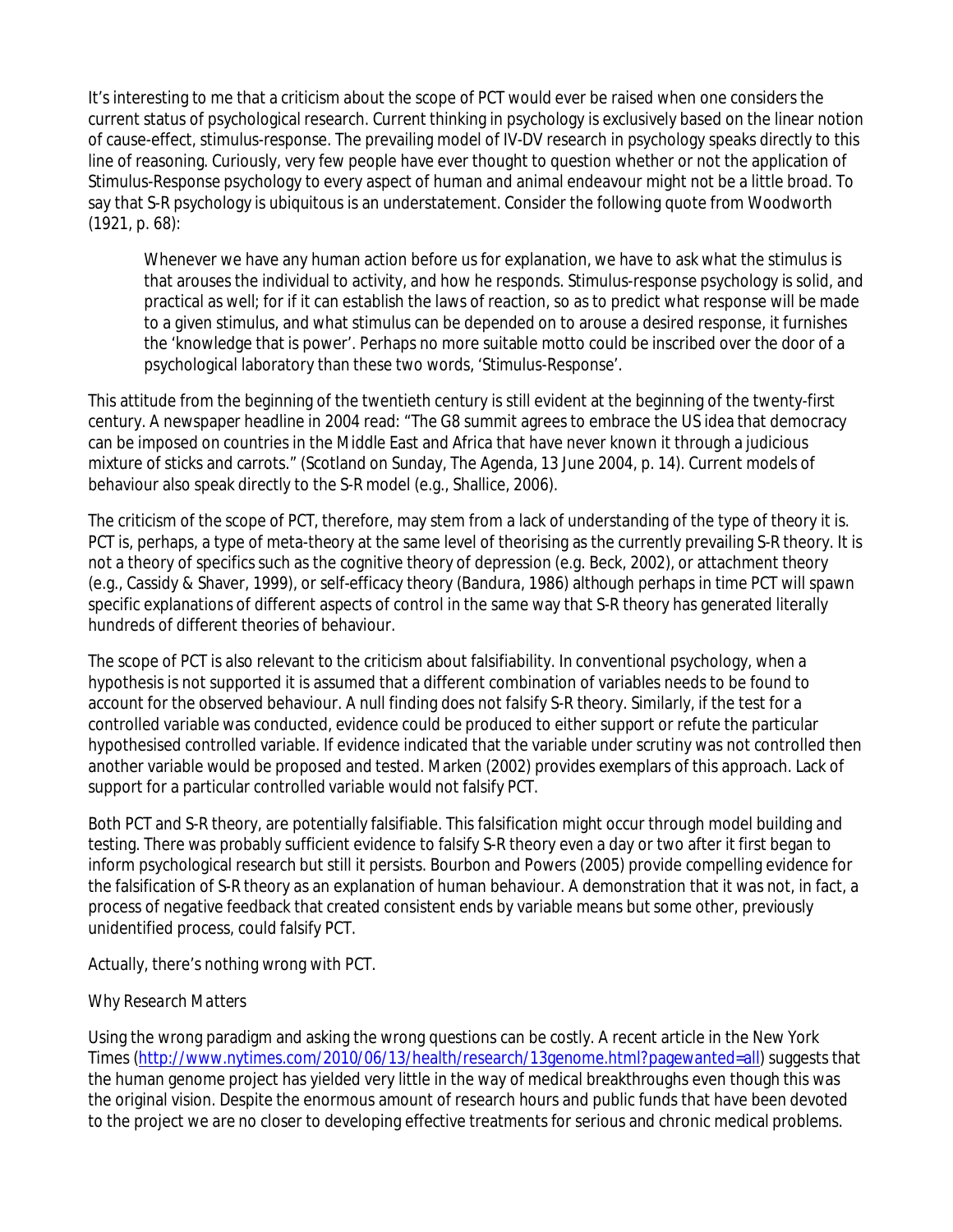While there have been some discoveries for biologists, "the primary goal of the \$3 billion Human Genome Project — to ferret out the genetic roots of common diseases like cancer and Alzheimer's and then generate treatments — remains largely elusive. Indeed, after 10 years of effort, geneticists are almost back to square one in knowing where to look for the roots of common disease."

There may be many explanations for the lack of success in finding pragmatic benefits from the research conducted. One key explanation, however, may be the inappropriateness of the models being used to understand gene function and disease manifestation. The phenomenon of control applies at the level of genes as well as at the level of entire organisms. Disease processes are changes in control processes. Considering diseases and genes from the perspective of control might produce results that are currently unattainable.

A much more humble example is the application of the principles of PCT to the issue of appointment scheduling for sessions of psychological treatment. The prevailing model is one of therapists suggesting when subsequent appointments should be scheduled. Current programs of psychological treatment are characterised by numerous missed appointments which represent a large amount of wasted public money in terms of therapist and administration time. Over a five year period a program of enabling patients to determine their own appointment schedule was introduced (e.g., Carey, 2010). This system of patient-led scheduling was used by different therapists with different patients in different clinical contexts. It was apparent from this research that consistency of appointment scheduling is not a variable many patients control. What they do control by their variable patterns of appointment scheduling would be a useful area of future research. In the studies undertaken so far, when patients booked their own appointments there were very few missed appointments. The median number of missed appointments across different evaluations was zero. This simple finding could represent large savings to publicly funded psychological services yet it has been strongly resisted some therapists. Clearly, regularity of appointment scheduling is a variable some therapists *do* control.

# *Where To Now?*

To begin a more concerted program of research about different aspects of the control phenomenon it might be useful to spend time discussing what interesting and important research questions could be. Perhaps we need some rules for the game:

- 1. We're only interested in finding out about control (interest in exploring predictors of behaviour is so last century!)
- 2. We're only interested in finding out about how individuals work (until a group average books an appointment and walks through my door I'm not interested in knowing what treatments work for it!).
- 3. We don't want to know why people act in certain ways (we already know that action is a joint function of references and disturbances!)

So … what do we want to know?